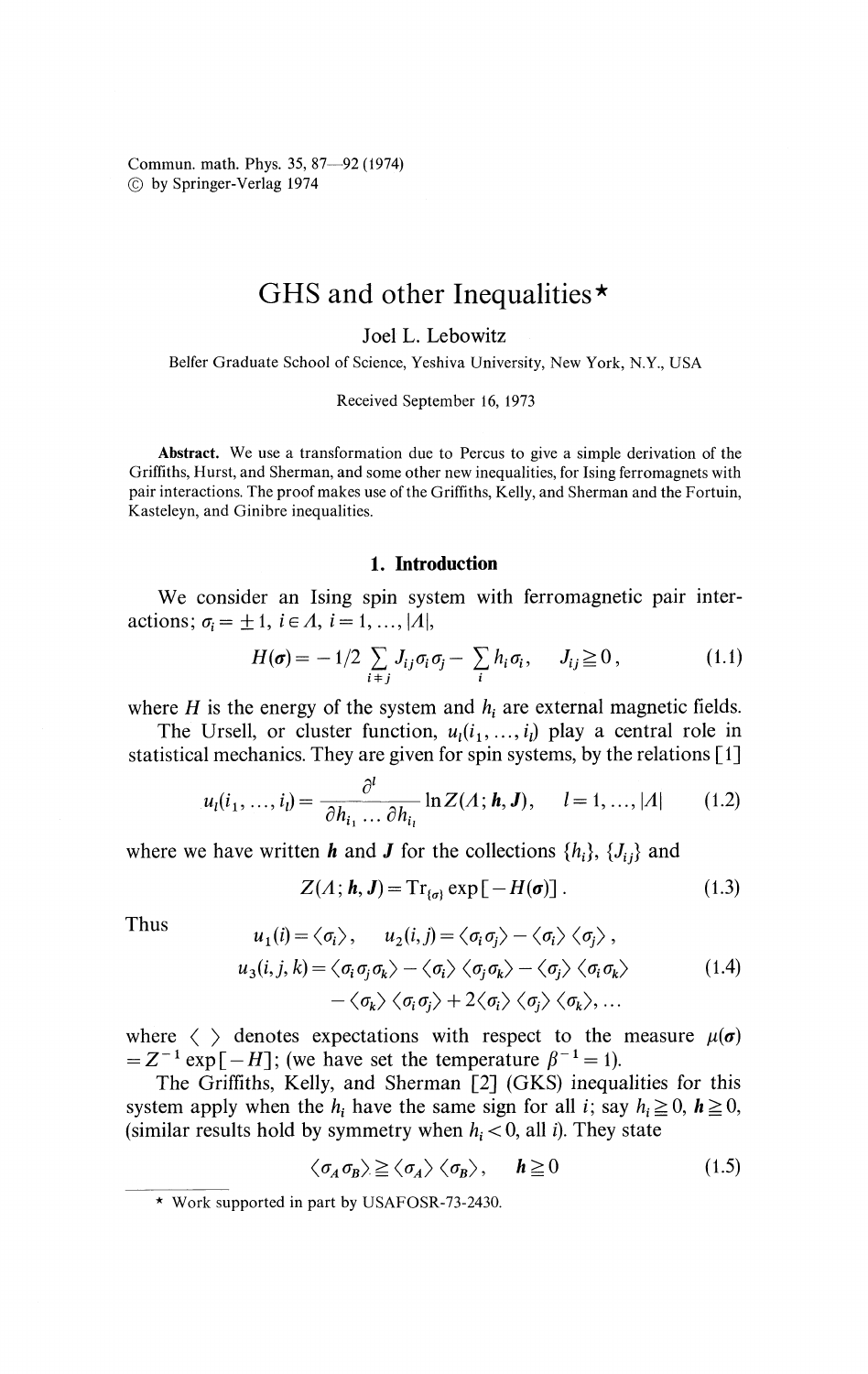where  $A, B \subset A$  and  $\sigma_A = \prod \sigma_i$ . The more recent Fortuin, Kasteleyn, and *ieA*

Ginibre [3] (FKG) inequalities apply whatever the signs of the *h<sup>t</sup>* (assuming always of course that  $J_i \geq 0$ ). FKG consider general increasing functions  $f(\sigma_{i_1}, ..., \sigma_{i_n}), g(\sigma_{j_1}, ..., \sigma_{j_m}),$  i.e.  $f(\sigma_{i_1}, ..., \sigma_{i_l} = 1, ..., \sigma_{i_n})$  $\geq f(\sigma_{i_1},...,\sigma_{i_l}=-1,...,\sigma_{i_n})$ . For such functions FKG prove that

$$
\langle fg \rangle \ge \langle f \rangle \langle g \rangle. \tag{1.6}
$$

Note that if  $g$  is an increasing function  $-g$  is a decreasing function and so the inequality in (1.6) is reversed if  $f$  is increasing and  $g$  is decreasing.

The more general form of the FKG inequalities, which we shall need later, state that if *X* is a "lattice", e.g. the subsets of *A* ordered by inclusion, and if  $P(x)$ ,  $x \in X$  is a normalized measure satisfying

$$
P(x) P(y) \le P(x \vee y) P(x \wedge y), \quad \text{for all} \quad x, y \in X \tag{1.7}
$$

then  $\langle fg \rangle \ge \langle f \rangle \langle g \rangle$  whenever  $f(x)$  and  $g(x)$  are increasing functions,  $f(x) \ge f(y)$  if  $x \ge y$ . The expectations are now with respect to the measure *P.*

These inequalities which apply to more general (than pair) ferro magnetic type interactions have found many uses in statistical mechanics [1] (and more recently also in field theory [4]). They can be applied directly to the first two Ursell functions,  $u_1(i) \ge 0$ , if  $h \ge 0$ , by GKS  $u_2(i, j) \ge 0$ , for arbitrary fields by FKG. For simple proofs of GKS and FKG see [5] and [6] respectively.

There exists also another extremely useful inequality due to Griffiths, Hurst, and Sherman [7] (GHS) which *is* restricted to ferromagnetic pair interactions,

$$
u_3(i,j,k) \leq 0, \quad \text{for} \quad h \geq 0. \tag{1.8}
$$

(By symmetry  $u_3 \ge 0$  for  $h \le 0$ .) The derivation of this inequality which is much more specialized than either the GKS or the FKG inequalities, is in many ways also more complicated involving combinatorial analysis, etc. It is the purpose of this note to derive the GHS inequality as part of a whole set of inequalities which are in turn derived, in a fairly simple way from the GKS and FKG inequalities.

## **2. Proof of GHS and other Inequalities**

Let  $\{s_i\}$  be a "duplicate" set of variables to the  $\{\sigma_i\}$  with the same energy as in (1) and let  $\langle \rangle$  denote expectations with respect to the measure

$$
\mu(\boldsymbol{\sigma}, s) = Z^{-2}(A, \boldsymbol{h}, J) \exp[H(\boldsymbol{\sigma}) + H(s)]. \qquad (2.1)
$$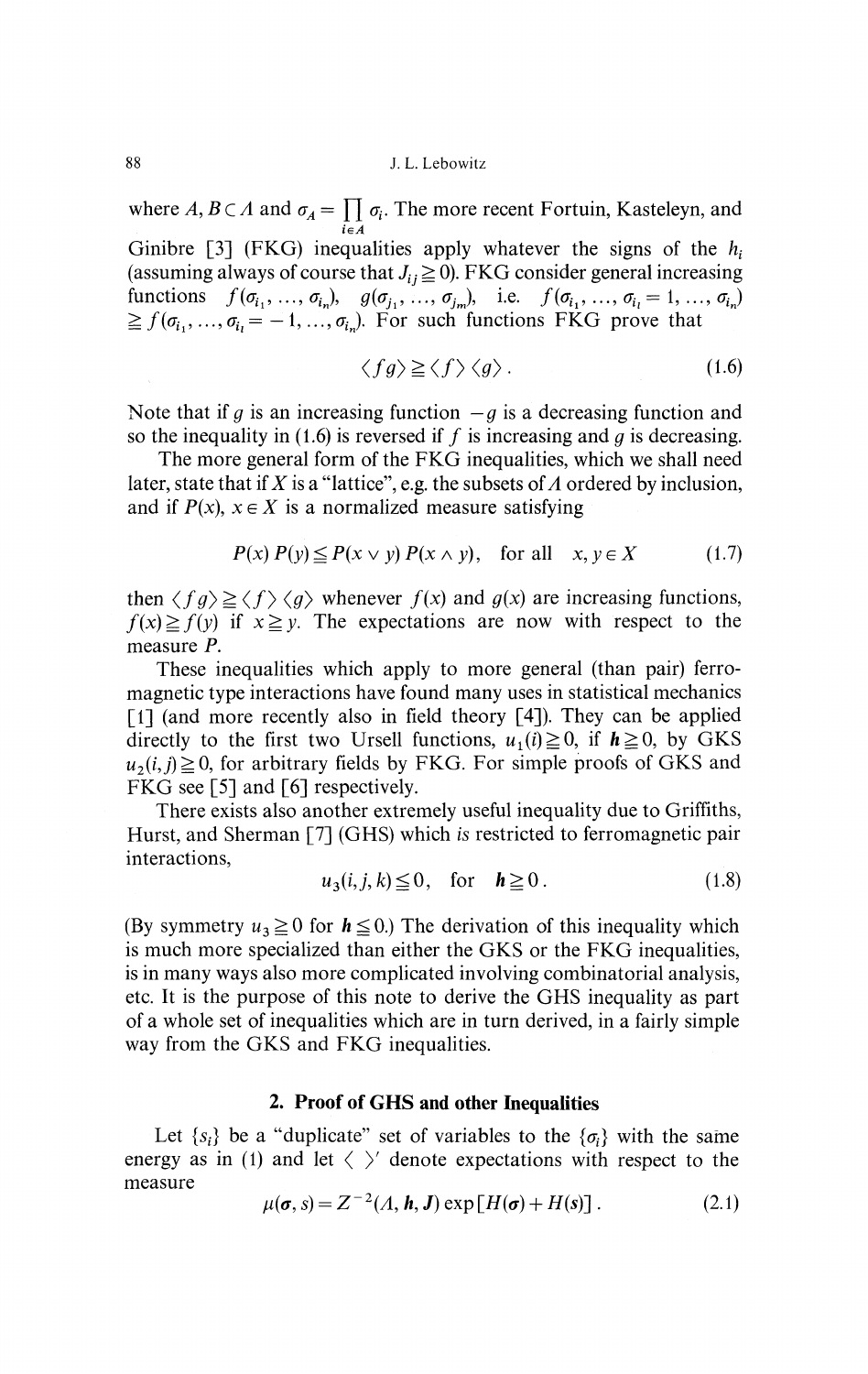Define  $q_i = \frac{1}{2}(\sigma_i - s_i)$ ,  $t_i = \frac{1}{2}(\sigma_i + s_i)$ ,  $q_A = \prod_{i \in A} q_i$ ,  $t_A = \prod_{i \in A} t_i$ .  $q_i$  and  $t_i$ can take on the values,  $-1$ , 0, 1 with the constraint that  $q_i = 0 \Rightarrow t_i = \pm 1$ ,  $f_i = 0 \Rightarrow q_i = \pm 1$ . We then readily find that (dropping the primes on  $\langle \rangle$ )

$$
u_1(i) = \langle t_i \rangle, \qquad u_2(i,j) = 2 \langle q_i q_j \rangle
$$
  
\n
$$
u_3(i,j,k) = 4[\langle q_i q_j t_k \rangle - \langle q_i q_j \rangle \langle t_k \rangle],
$$
\n(2.2)

$$
u_4(i,j,k,l) = 8[\langle q_i q_j t_k t_l \rangle - \langle q_i q_j \rangle \langle t_k t_l \rangle] - 2[u_3(i,j,k) \langle t_l \rangle + u_3(i,j,l) \langle t_k \rangle].
$$
\n(2.3)

**Theorem.** *For Ising system with ferromagnetic pair interactions*

$$
\langle q_{\mathcal{C}} \rangle \geq 0, \quad C \subset \Lambda, \tag{2.4}
$$

$$
\langle q_c t_b \rangle \le \langle q_c \rangle \langle t_b \rangle, \quad \text{if} \quad h \ge 0, \ C, D \subset \Lambda,
$$
 (2.5a)

$$
\langle q_c q_p \rangle \ge \langle q_c \rangle \langle q_p \rangle. \tag{2.5b}
$$

*Remarks.* (i)  $\langle t_A \rangle \ge 0$ , and  $\langle t_A t_B \rangle \ge \langle t_A \rangle \langle t_B \rangle$ , if  $h \ge 0$ , is a direct consequence of the GKS inequalities.

(ii) The proof of (2.4) is based on the GKS inequalities alone and is due to Percus  $\lceil 8 \rceil$  who introduced the "duplicate" set of *s* variables. (2.4) and (2.2) imply  $u_2(i, j) \ge 0$  for arbitrary  $h_i$  without the use of the FKG inequalities [8]. The proof of (2.5) is new and makes use of the GKS and the general form of the FKG inequalities discussed in Section 1. (2.5) together with (2.3) imply the GHS inequality.

*Proof.* The function  $H(\sigma) + H(s)$  appearing in the measure  $\mu(\sigma, s)$ in (2.1) becomes in terms of the variables  $q$  and  $t$ ,

$$
H_A(\sigma) + H_A(s) = -\left[1/2 \sum_{i \neq j} 2J_{ij}q_iq_j\right] - \left[1/2 \sum_{i \neq j} 2J_{ij}t_it_j + \sum 2h_it_i\right] = \hat{H}_A(q; 0, 2J) + \hat{H}_A(t; 2h, 2J)
$$
(2.6)

where we have indicated explicitly the dependences of the energy on *h* and *J* and use the cap to remind us that  $q_i$  and  $t_i$  in (2.6) are *not* Ising variables since they take the values  $-1$ , 0, 1 with the restrictions mentioned earlier. Using (2.6) it is easy to see that for any functions  $\phi(q)$ and  $\Psi(t)$ ,

$$
\langle \phi(q) \Psi(t) \rangle = \sum_{A \subset A} P(A) f(A) q(A), \qquad (2.7)
$$

where

$$
P(A) = \{ \operatorname{Tr}_{q_I} \exp\left[-H_A(q; 0, 2J)\right] \}
$$

$$
\cdot \{ \operatorname{Tr}_{t_I} \exp\left[-H_{\tilde{A}}(t; 2h, 2J)\right] \} / Z^2(\Lambda; h, J), \tag{2.8}
$$

$$
f(A) = \{ \mathrm{Tr}_{q_1} \phi(q) \exp[-H_A(q; 0, 2J)] \} / Z(A; 0, 2J), \tag{2.9}
$$

$$
g(A) = \{ \operatorname{Tr}_{t_1} \Psi(t) \exp\left[-H_{\tilde{A}}(t; 2h, 2J)\right] \} / Z(\tilde{A}; 0, 2J). \tag{2.10}
$$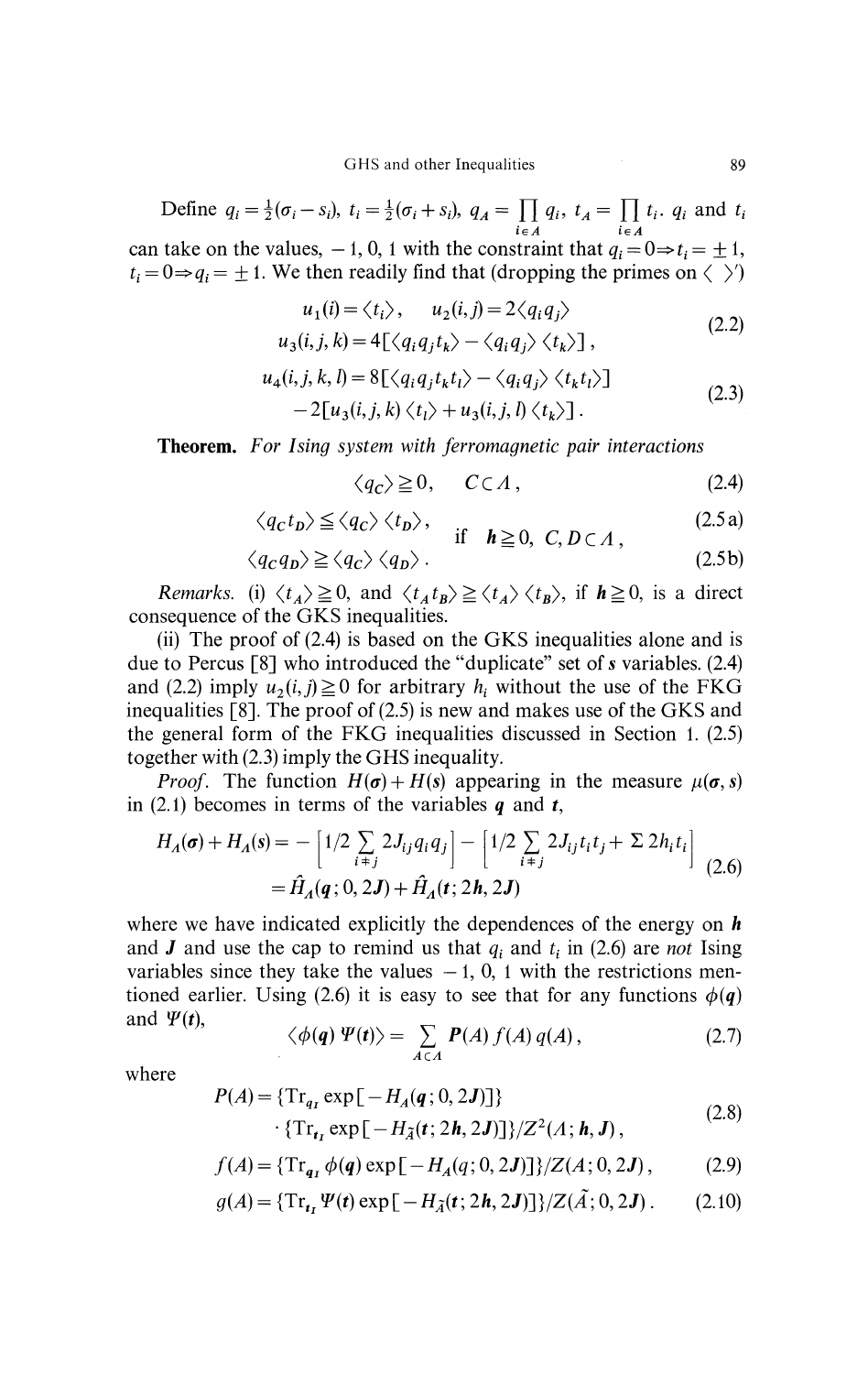90 J. L. Lebowitz

Here  $\tilde{A}$  denotes the complement of A in A and the subscripts I as well as the absence of a cap on  $H_A$  and  $H_{\tilde{A}}$  indicate that in taking traces in  $(2.8)$ – $(2.10)$  over the  $q_i$ ,  $i \in A$ , and  $t_i$ ,  $i \in \tilde{A}$ , the  $q_i$  and  $t_i$  are to be treated as Ising variables taking on the values  $\pm 1$  only, while  $q_i = 0$  for  $i \in \tilde{A}$ ,  $t_i = 0$  for  $i \in A$ . Clearly  $P(A)$  is the probability with respect to the measure  $\mu(\sigma, s)$  that  $q_i = \pm 1$ ,  $t_i = 0$  for  $i \in A$ , while  $f(A)$  is the expectations value of  $\phi(q)$  in an Ising system in *A* with energy  $H_A(q; 0, 2J)$ . Similarly  $g(A)$ is the expectation value of  $\Psi(t)$  in an Ising system in  $\tilde{A}$  with energy  $H_{\tilde{a}}(t;2h,2J).$ 

It is now readily seen that (2.4) holds since in this case  $f(A) \ge 0$  by GKS and  $g(A) = 1$ . To prove (2.5) we note first that it follows from the GKS inequalities that  $\langle \sigma_B \rangle$ ,  $B \subset A$  is non decreasing as A is increased, i.e.  $\langle \sigma_B \rangle_A \ge \langle \sigma_B \rangle_A$  for  $A' \supset A$  (and  $h \ge 0$ ). Hence for  $\phi(q) = q_C$ ,  $\Psi(t) = t_D$ ,  $f(A)$  is an increasing and  $g(A)$  a decreasing function of the "size" of  $\overline{A}$ , i.e.  $f(A') \geq f(A)$ ,  $g(A') \leq g(A)$  if  $A' \supset A$ . Similarly

$$
\langle q_C q_B \rangle = \sum_{A \subset A} P(A) \chi(A) \geq \sum_{A \subset A} P(A) \chi_1(A) \chi_2(A) \tag{2.11}
$$

where

$$
\chi(A) = \mathrm{Tr}_{q_1} \{ q_C q_D \exp \left[ -H_A(q; 0, 2J) \right] \} / Z(A; 0, 2J), \quad (2.12)
$$

and  $\chi_1(A)$ ,  $\chi_2(A)$  are the corresponding Ising expectations of  $q_c$  and  $q_b$ respectively. The inequality in (2.11) follows from GKS which also shows that both  $\chi_1(A)$  and  $\chi_2(A)$  are increasing functions on the sets A.

Thus (2.5) will be a consequence of the FKG inequalities if we can show that the measure *P* satisfies (1.7), i.e.

$$
P(A) P(B) \le P(A \cup B) P(A \cap B). \tag{2.13}
$$

Using  $(2.8)$  we see that  $(2.13)$  is a consequence of the following lemma.

**Lemma.** *For an Ising spin system with general ferromagnetic interactions,*

$$
H_A = -\sum_{Q \subset A} J_Q \sigma_Q, \ J_Q \ge 0 \tag{2.14}
$$

$$
Z(A_1) Z(A_2) \leq Z(A_1 \cup A_2) Z(A_1 \cap A_2)
$$
 (2.15)

*where*  $Z(A) = Tr_{\sigma} exp[H_A(\sigma)].$ 

*Remark.* In applying (2.15) to prove (2.13),  $A_1 = A$ ,  $A_2 = B$  or  $A_1 = \tilde{A}$ ,  $A_2 = \tilde{B}$ .

*Proof.* Setting  $A_1 \cap A_2 = K_1$ ,  $A_1 \setminus K_1 = K_2$ ,  $A_2 \setminus K_1 = K_3$  we want to show that

$$
F \equiv \ln Z(K_1 \cup K_2 \cup K_3) - \ln [Z(K_1 \cup K_2) Z(K_1 \cup K_3)/Z(K_1)] \geq 0. \tag{2.16}
$$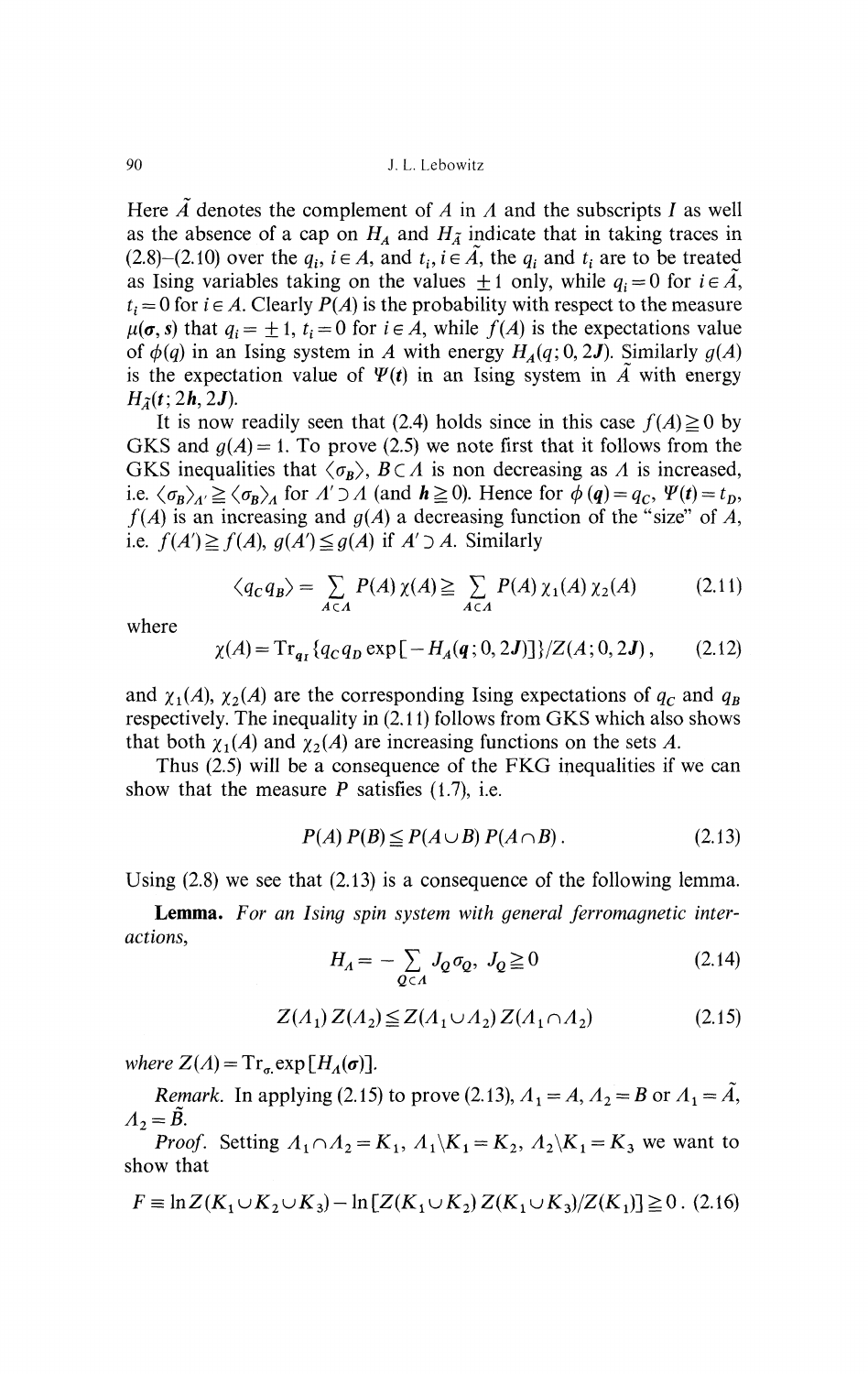Now it follows readily from the GKS inequalities that (2.16) holds when there is *no* interaction between spins on sites in  $K_1$  and spins on sites in  $K_3$ . Consider now the change in  $F$  when an interaction term of the form  $J\sigma_{Q_1}\sigma_{Q_3}$ ,  $J>0$ ,  $Q_1 \subset K_1$ ,  $Q_3 \subset K_3$  is added to the energy of the system. Taking the derivative of  $\tilde{F}$  with respect of  $J$  we obtain

$$
\frac{\partial F}{\partial J} = \langle \sigma_{Q_1} \sigma_{Q_3} \rangle_{K_{123}} - \langle \sigma_{Q_1} \sigma_{Q_3} \rangle_{K_{13}} \tag{2.17}
$$

where we have used the abbreviations  $K_{12} = K_1 \cup K_2$ , etc. The right side of (2.17) is  $\geq$  0 by GKS and hence  $F \geq 0$ . The lemma and the theorem are thus proven.

*Remarks.* (i) It follows from (2.3) that  $u_4(i, j, k, l) \le 0$  whenever  $\langle \sigma_k \rangle$ and  $\langle \sigma_l \rangle$  (or, by symmetry the expectation values of any pair of spins in the set  $\{i, j, k, l\}$  vanish, e.g.  $h = 0$ . Furthermore using the symmetry of  $u_4$ and the fact that  $\langle t_k t_l \rangle = \langle q_k q_l \rangle$  when  $h = 0$ , we have in this case

$$
|u_4(i,j,k,l)| \le 2u_2(i,j) u_2(k,l),
$$
  
\n
$$
|u_4(i,j,k,l)| \le 2[u_2(i,j) u_2(k,l) u_2(i,k) u_2(j,l)]^{1/2},
$$
  
\n
$$
|u_4(i,j,k,l)| \le 2[u_2(i,j) u_2(k,l) u_2(i,k) u_2(j,l) u_2(i,l) u_2(j,k)]^{1/3}.
$$

This may be of some relevance to the question of the decay rates of the different Ursell functions [9].

(ii) For  $h \ge 0$ ,  $\langle q_A \rangle$  is a decreasing and  $\langle t_A \rangle$  is an increasing function of the external fields  $\{h_i\}$ .

(iii) By combining (2.4), (2.5) and the subsequence remark we find that for  $h \geq 0$ ,

$$
\langle q_A t_B \rangle \langle q_C \rangle \le \langle q_A \rangle \langle t_B \rangle \langle q_C \rangle \le \langle q_A q_C \rangle \langle t_B \rangle ,
$$
  

$$
\langle q_A t_B \rangle \langle t_C \rangle \le \langle q_A \rangle \langle t_B \rangle \langle t_C \rangle \le \langle q_A \rangle \langle t_B t_C \rangle .
$$

*Acknowledgement.* I am greatly indebted to J. Percus for communicating to me his method of using the "duplicate" set of variables *s* prior to publication. I also want to thank D. Ruelle for some useful comments.

## **References**

- 1. See for example, Ruelle, D.: Statistical mechanics. New York: Benjamin 1969. Lebo witz, J.L.: Commun. math. Phys. 28, 313 (1972)
- 2. Griffiths, R.B.: J. Math. Phys. 8, 478, 484 (1967). Kelly, D.G., Sherman, S.: J. Math. Phys. 9, 466 (1968)
- 3. Fortuin, C.M., Kasteleyn, P.W., Ginibre, J.: Commun. math. Phys. 22, 89 (1971)
- 4. See for example, Simon,B.: Commun. math. Phys. 31, 127 (1973)